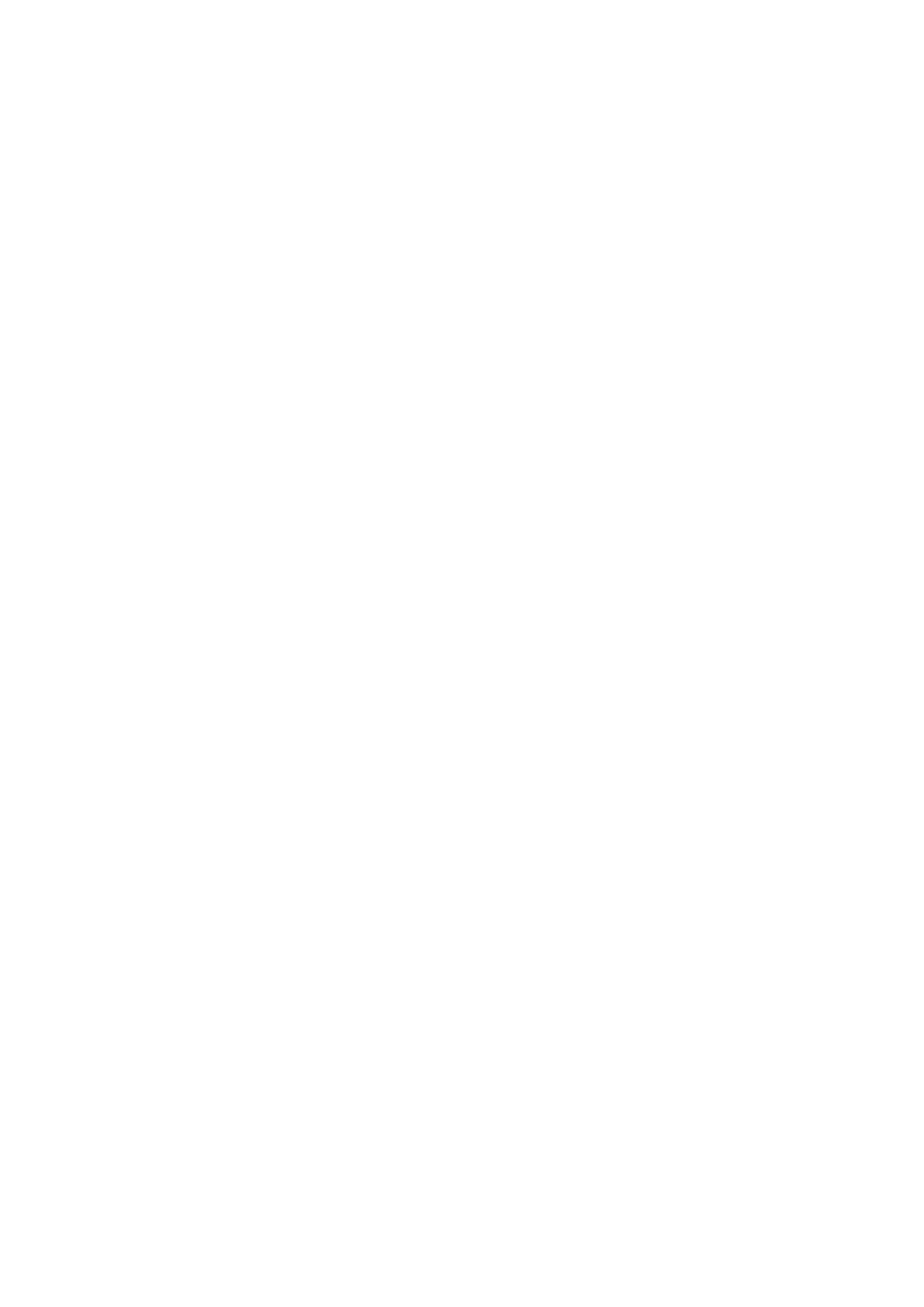| B. Premises savings | 5,617  |       |
|---------------------|--------|-------|
| Difference (A-B)    | -4,913 | 2,284 |

Sensitivity analysis : Scenario testing shows the following:

- If student number flat line after 2022, the project NPV would still by £14,230k
- If student numbers only reached 75% of 3 year total to 2022, and then flatlined through the remaining 17 years, the project NPV would still be £12,210k
- If student numbers did not increase at all after 2021, remaining constant through the remaining 18 years of the project, the NPV would still be £8,943k

## Optimism bias and contingency

The construction programme (works duration) has been developed with pessimistic bias, allowing for a full 12 month programme to construct the new accommodation. Professional contractors have confirmed there is adequate contingency within this time period of at least two months. On the design element, here again, currently there is 12 months allocation to take forward designs through planning to reach detailed design ahead of start on site. This is greater than previous projects successfully delivered by the College.

Project costs have been developed based on a cautious cost inflation of 3%. As designs develop the College will have greater cost certainty and if concerns should emerge the College will seek options to evaluate and mitigate the risk. As stated elsewhere in this proposal the College has confirmed it will seek additional financing where appropriate to do so, in order to see the project through to completion. Other measures to support mitigation include project design and competitive tendering of construction and fit out. The College has been successful in securing high value sponsorships in the past and we see no reason why this will not continue.

An annualisation approach is not considered appropriate for measuring outputs of this scheme.

Displacement. One of the main project drivers is to move from a 16-18 college to an all through college offer, attracting more adults to the campus, opening up new opportunities for re-training in local industries beset by skills gaps. The project assumes largest student growth in apprenticeship programmes which are employer generated jobs but also employer generated training opportunities. We estimate that 40% of student growth (178 students) will be growth will be new students that would not have typically followed a training path but a traditional route to employment, reducing displacement. There will be positive displacement where improved facilities equivalent (or better than) standards at the Colchester Campus will encourage local Braintree residents to learn locally as opposed to travelling 20 miles to alternative CI facilities. This will be positive in that it will relieve pressure at Colchester site where there are not enough facilities at present to support ongoing student number growth in the second fastest growing town in the Country, and where two garden settlements are likely to be developed over the next ten years under local plan proposals.

## Benefit Cost Ratio

The BCR has been calculated based on dividing the total discounted value of the **benefits** by the total discounted *value of all costs (including capital element).* 

*Using the same discount factor applied to RoI projections (3.50% as per 'The Green Book' - appraisal and evaluation in Central Government issued by the Treasury.:* 

*Total Discounted Receipts ® £24,750,945 Total Discounted Costs © £11,364,461*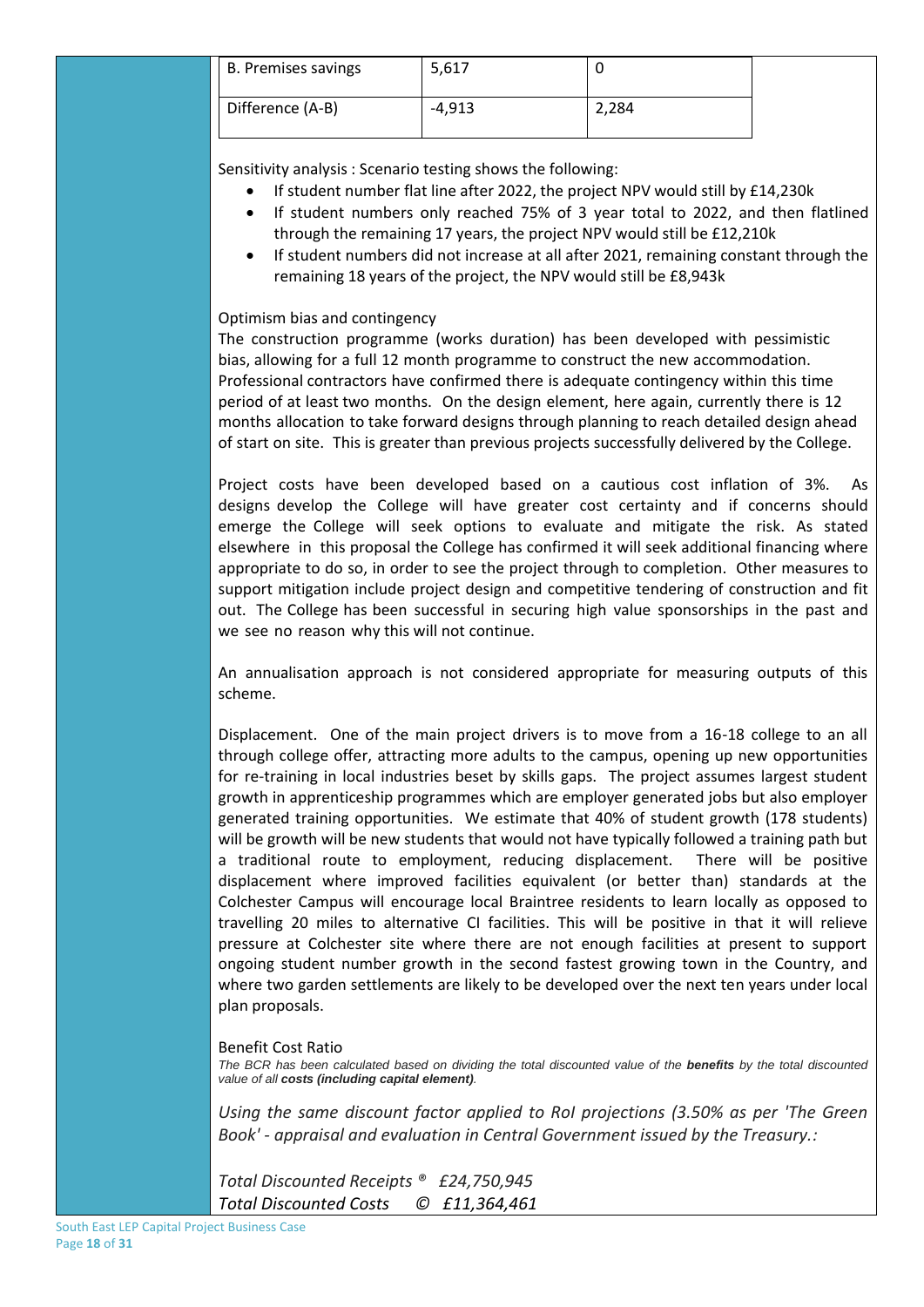|      |                             | Project Benefit Cost ratio $\mathcal{O}/\mathcal{O}$ = 2.178                                                                                                                                                                                                                                                                                                                                                                                                                                                                                                                                                                        |                                                                                                                                                                                                                                                                                               |                                                                                                                                                               |  |  |
|------|-----------------------------|-------------------------------------------------------------------------------------------------------------------------------------------------------------------------------------------------------------------------------------------------------------------------------------------------------------------------------------------------------------------------------------------------------------------------------------------------------------------------------------------------------------------------------------------------------------------------------------------------------------------------------------|-----------------------------------------------------------------------------------------------------------------------------------------------------------------------------------------------------------------------------------------------------------------------------------------------|---------------------------------------------------------------------------------------------------------------------------------------------------------------|--|--|
|      |                             |                                                                                                                                                                                                                                                                                                                                                                                                                                                                                                                                                                                                                                     |                                                                                                                                                                                                                                                                                               |                                                                                                                                                               |  |  |
| 3.6. | <b>Options</b><br>assessed  | Do nothing<br>The College will need to replace end of life buildings over the next $3 - 5$ years. In addition<br>current configurations do not support curriculum requirements / skills needs of local district<br>employers. Classrooms are too small and many more vocational advanced technology<br>workshops are urgently required to assist curriculum shift. Without substantive investment<br>in industry standard facilities, reflecting workplace environments, the College will be unable<br>to make a meaningful contribution to local priorities and national Government<br>ambitions from this site. Opportunity lost. |                                                                                                                                                                                                                                                                                               |                                                                                                                                                               |  |  |
|      |                             | Do minimum                                                                                                                                                                                                                                                                                                                                                                                                                                                                                                                                                                                                                          |                                                                                                                                                                                                                                                                                               |                                                                                                                                                               |  |  |
|      |                             |                                                                                                                                                                                                                                                                                                                                                                                                                                                                                                                                                                                                                                     | If SE LEP funding was not prioritised for the scheme then the College would only be able to<br>fund an extension to a current building and not realise any of the wider benefits associated<br>with this proposal. Limited curriculum and apprenticeship development opportunities.           |                                                                                                                                                               |  |  |
|      |                             | Do something<br>where delivery is proven to be cost effective.                                                                                                                                                                                                                                                                                                                                                                                                                                                                                                                                                                      | As 'Do minimum' but consider 16-19 curriculum rationalisation to reduce operating costs to a<br>manageable level and grow apprenticeships where facilities remain suitable and                                                                                                                |                                                                                                                                                               |  |  |
|      |                             | Do optimum - Recommended Option<br>The strongest business case. To remove 6,614 SqM of poor quality accommodation from site<br>and re-use this land sale capital receipt as a cash match against the new build delivery<br>programme. An opportunity to reduce running costs of the campus by 65% (£325k) per<br>annum, providing for a more effective service to the local community, as demanded by<br>Strategic Area Review.                                                                                                                                                                                                     |                                                                                                                                                                                                                                                                                               |                                                                                                                                                               |  |  |
| 3.7. | <b>Scheme</b><br>assessment | data source.                                                                                                                                                                                                                                                                                                                                                                                                                                                                                                                                                                                                                        | Provide a brief description of a modelling and appraisal methodology - including details of                                                                                                                                                                                                   |                                                                                                                                                               |  |  |
|      |                             | for purpose.                                                                                                                                                                                                                                                                                                                                                                                                                                                                                                                                                                                                                        | Show sufficient information to demonstrate the analysis supporting the economic case fitness                                                                                                                                                                                                  |                                                                                                                                                               |  |  |
|      |                             | <b>Data sources</b>                                                                                                                                                                                                                                                                                                                                                                                                                                                                                                                                                                                                                 | <b>Information and benefits</b><br>realisation calculation touch<br>points                                                                                                                                                                                                                    | <b>Analysis</b>                                                                                                                                               |  |  |
|      |                             | College enrolment<br>database ProMonitor                                                                                                                                                                                                                                                                                                                                                                                                                                                                                                                                                                                            | Enrolment numbers at July 2021<br>and July 2022 will prove VfM /<br>Payback positioning                                                                                                                                                                                                       |                                                                                                                                                               |  |  |
|      |                             | Sample base of 20 local<br>employers                                                                                                                                                                                                                                                                                                                                                                                                                                                                                                                                                                                                | Base data from July 2017- pre-<br>project compared with assessment<br>of the following at July 2021 and<br>July 2022 (Y2 & Y3 of project) on:<br>$\circ$ recruitment activity in terms of<br>candidate profile & outcome<br>o employer satisfaction levels<br>$\circ$ vacancy type & quantity | Impact analysis: At<br>the end of Y2 (July<br>2021) & Y3 (July<br>2022) comparative<br>analysis will be<br>carried out,<br>highlighting<br>successes, VfM and |  |  |
|      |                             | Independent reporting                                                                                                                                                                                                                                                                                                                                                                                                                                                                                                                                                                                                               | Student destination data as at July<br>2021 and July 2022.                                                                                                                                                                                                                                    | areas of further<br>demand to drive                                                                                                                           |  |  |
|      |                             | ECC and DWP data sources                                                                                                                                                                                                                                                                                                                                                                                                                                                                                                                                                                                                            | Braintree ward unemployment<br>levels and NEET statistics<br>referenced at July 2017 against July<br>2021 and July 2022                                                                                                                                                                       | curriculum decisions.                                                                                                                                         |  |  |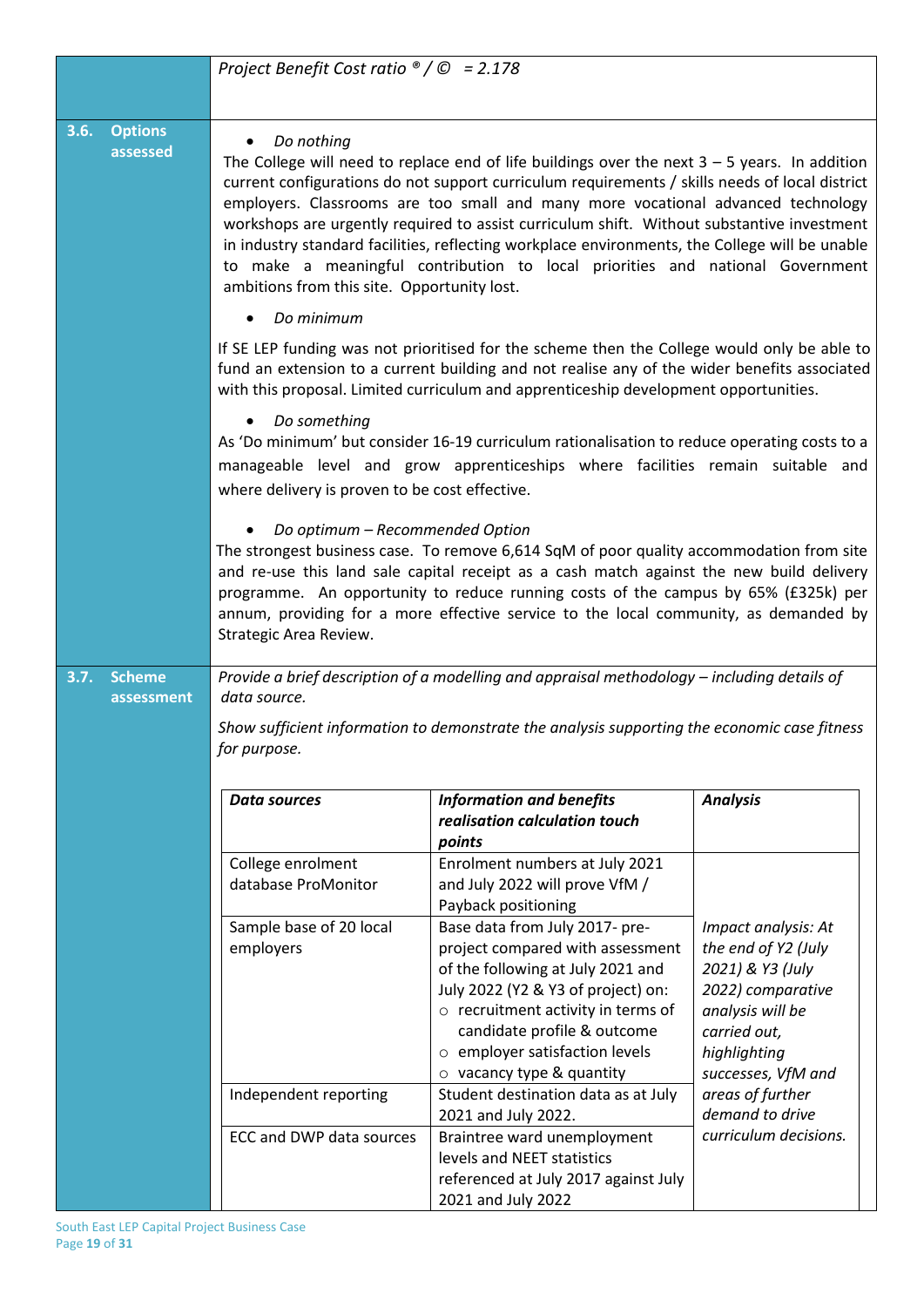|                              | National Apprenticeship        | Changes to relevant qualifications,  |                      |
|------------------------------|--------------------------------|--------------------------------------|----------------------|
|                              | Service; Sector Skills         | new apprenticeship standards,        |                      |
|                              | Councils; ECC Employment       | information requirements from        | Keeping up to date   |
|                              | and Skills records,            | employers Comparison of suite of     | on 'supply and       |
|                              | employer forum feedback        | qualifications on offer / being      | demand' - and        |
|                              |                                | delivered from July 2017 to July     | influencing 'supply' |
|                              |                                | 2022                                 | by feeding back the  |
|                              | Feedback questionnaire on      | Training needs - by subject          | demand data to       |
|                              | training needs of specific     | specialism; accreditation vs.        | curriculum delivery  |
|                              | sector organisations across    | bespoke; length - bite-size 1 hour   | officers. Responding |
|                              | Essex                          | courses through to full-time         | to employer demand   |
|                              |                                | Measure number of key skills         | as required by       |
|                              |                                | requirements (as identified by ESB   | stakeholders         |
|                              |                                | Evidence base) being met July 2022   |                      |
|                              |                                | v July 2021                          |                      |
|                              | College CRM                    | Track key stages of employer         |                      |
|                              |                                | journey - from enquiry to booking    |                      |
|                              |                                | comparing pre-post project           |                      |
|                              |                                |                                      | Measure college      |
|                              |                                | Identify employer engagement         | <b>Business</b>      |
|                              |                                | levels post v pre-project delivery,  | Development Team     |
|                              |                                | to verify targets listed at 2.4 have | <b>KPI</b> outcomes  |
|                              |                                | been achieved.                       |                      |
|                              | <b>Employer feedback forms</b> | Customer service levels received     |                      |
|                              |                                | July 2017 compared to July 2022      |                      |
|                              |                                |                                      |                      |
|                              | See also the investment        |                                      |                      |
|                              | appraisal within               |                                      |                      |
|                              | appendices                     |                                      |                      |
| <b>COMMERCIAL CASE</b><br>4. |                                |                                      |                      |

*The commercial case determines whether the scheme is commercially viable. It presents evidence on risk allocation and transfer, contract timescales, implementation timescales and details of the capability and skills of the team delivering the project.*

| 4.1. | <b>Procurement</b> | Please provide details of the procurement route and strategy that will be used for the<br>project. This should include details of the procurement mechanism to be used, details of<br>whether it is an existing framework and contract, the timescales associated with the<br>procurements and details of other routes that were considered for delivery and reasons why<br>these were rejected. |                        |                                                                                                                                                                                                                                                                                                                                                                                                                                                                                                                                                                |  |  |  |  |
|------|--------------------|--------------------------------------------------------------------------------------------------------------------------------------------------------------------------------------------------------------------------------------------------------------------------------------------------------------------------------------------------------------------------------------------------|------------------------|----------------------------------------------------------------------------------------------------------------------------------------------------------------------------------------------------------------------------------------------------------------------------------------------------------------------------------------------------------------------------------------------------------------------------------------------------------------------------------------------------------------------------------------------------------------|--|--|--|--|
|      |                    | Professional team formal<br>tender and appointments                                                                                                                                                                                                                                                                                                                                              | By 30<br>November 2017 | No existing contract or framework.<br>Formal sealed bid tender process<br>undertaken by College Procurement<br>Manager. The College has a number of<br>interested companies looking to obtain<br>this work (new and existing partners)<br>which will contribute towards a very<br>competitive tender process, ensuring<br>best price proposition, and added<br>value at negligible cost. Market<br>maturity is low, companies are very<br>hungry for work and specifically for CI<br>we have a high number of partner<br>firms desperate to work with us again |  |  |  |  |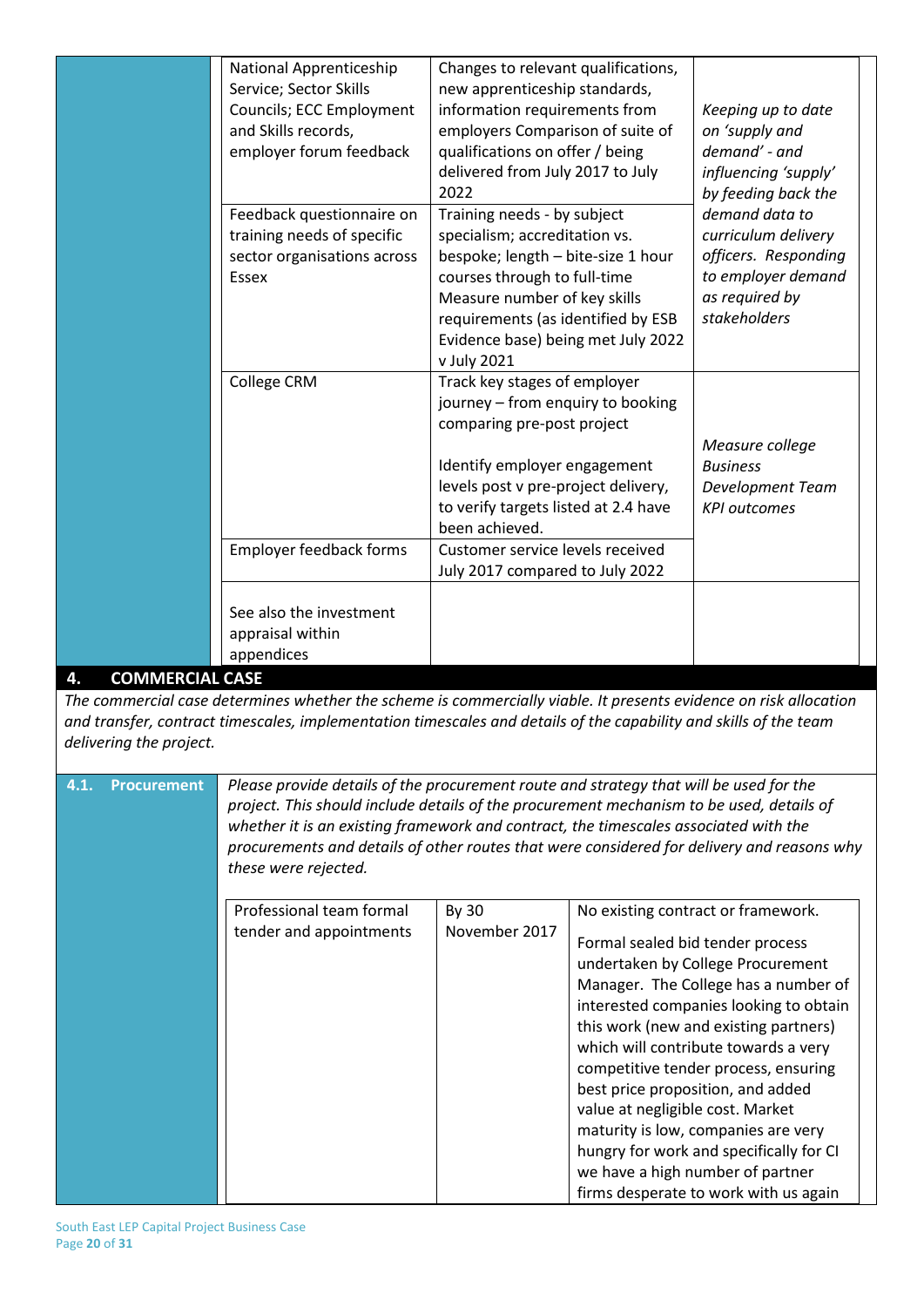|                                             |                                                                                                                                                                                                                                                                                                                                                                                                                                                                                                                                                                                                                                              |                | on a new project.                                                                                                                                                                                                                                                                                                                                                                                                                                                                                                                                                                                                                                   |  |  |
|---------------------------------------------|----------------------------------------------------------------------------------------------------------------------------------------------------------------------------------------------------------------------------------------------------------------------------------------------------------------------------------------------------------------------------------------------------------------------------------------------------------------------------------------------------------------------------------------------------------------------------------------------------------------------------------------------|----------------|-----------------------------------------------------------------------------------------------------------------------------------------------------------------------------------------------------------------------------------------------------------------------------------------------------------------------------------------------------------------------------------------------------------------------------------------------------------------------------------------------------------------------------------------------------------------------------------------------------------------------------------------------------|--|--|
|                                             | <b>Contractor Tender</b>                                                                                                                                                                                                                                                                                                                                                                                                                                                                                                                                                                                                                     | September 2018 | No existing contract or framework.                                                                                                                                                                                                                                                                                                                                                                                                                                                                                                                                                                                                                  |  |  |
|                                             |                                                                                                                                                                                                                                                                                                                                                                                                                                                                                                                                                                                                                                              |                | 2 Stage Design and Build Approach<br>Favoured                                                                                                                                                                                                                                                                                                                                                                                                                                                                                                                                                                                                       |  |  |
|                                             |                                                                                                                                                                                                                                                                                                                                                                                                                                                                                                                                                                                                                                              |                | Tender process undertaken in<br>partnership by College Procurement<br>Manager, Cost Consultants and Legal<br>Advisors. The College has a number of<br>interested contractors looking to<br>obtain this work (new and existing<br>partners) which will contribute<br>towards a very competitive tender<br>process, ensuring best price<br>proposition, and added value at<br>negligible cost. Market maturity is low,<br>main contractors (with whom we<br>already have business relations) are<br>very hungry for work and specifically<br>for CI as we have a high number of<br>partner firms desperate to work with<br>us again on a new project. |  |  |
|                                             | Infrastructure elements                                                                                                                                                                                                                                                                                                                                                                                                                                                                                                                                                                                                                      | 31 July 2018   | Formal quotation process as required<br>by College Financial Regulations (ie 2<br>quotes over £3k, 3 quotes over £15k<br>and sealed bid process for cost<br>elements in excess of £100k)                                                                                                                                                                                                                                                                                                                                                                                                                                                            |  |  |
|                                             | To confirm the approach<br>outlined is in line with all<br>previous capital project<br>schemens managed by the<br>College over past 10 yrs.                                                                                                                                                                                                                                                                                                                                                                                                                                                                                                  |                |                                                                                                                                                                                                                                                                                                                                                                                                                                                                                                                                                                                                                                                     |  |  |
| 4.2. Commercial<br>dependencies             | <b>Capital Funding</b><br>There would be a dependency on third party funding support via ECC (subject to a separate<br>process). Capital (Funding) Risk allocation to ECC<br><b>Revenue Funding</b><br>The College assumes that Government will still be supporting Further Education and<br>Training Funding into the future (via funding, provision of advanced learner loans, or<br>funding passed to employers via the apprenticeship levy collection scheme) and that ESFA<br>revenue funding 'per head' will not fall below current levels. (AoC and others are currently<br>lobbying DfE for 20% increase in FE funding per student). |                |                                                                                                                                                                                                                                                                                                                                                                                                                                                                                                                                                                                                                                                     |  |  |
| <b>Commercial</b><br>4.3.<br>sustainability | <b>Revenue Funding</b><br>The College assumes that Government will still be supporting Further Education and<br>Training Funding into the future (via funding, provision of advanced learner loans, or<br>funding passed to employers via the apprenticeship levy collection scheme)                                                                                                                                                                                                                                                                                                                                                         |                |                                                                                                                                                                                                                                                                                                                                                                                                                                                                                                                                                                                                                                                     |  |  |
|                                             | The College does not rely on exceptional ongoing revenue funding support now and nor will<br>this be the case in the future. The College has robust three and four year financial plans in<br>place (Agreed by the Corporation and scrutinised by the Skills Funding Agency). The<br>Colleges detailed financial plan 2017 - 2020 is available for review. The July 2017 outturn<br>will confirm an operating surplus of £482k and cash reserves of £1.8m. This is a suitable<br>platform onto which the College can take forward the next phase of capital project                                                                          |                |                                                                                                                                                                                                                                                                                                                                                                                                                                                                                                                                                                                                                                                     |  |  |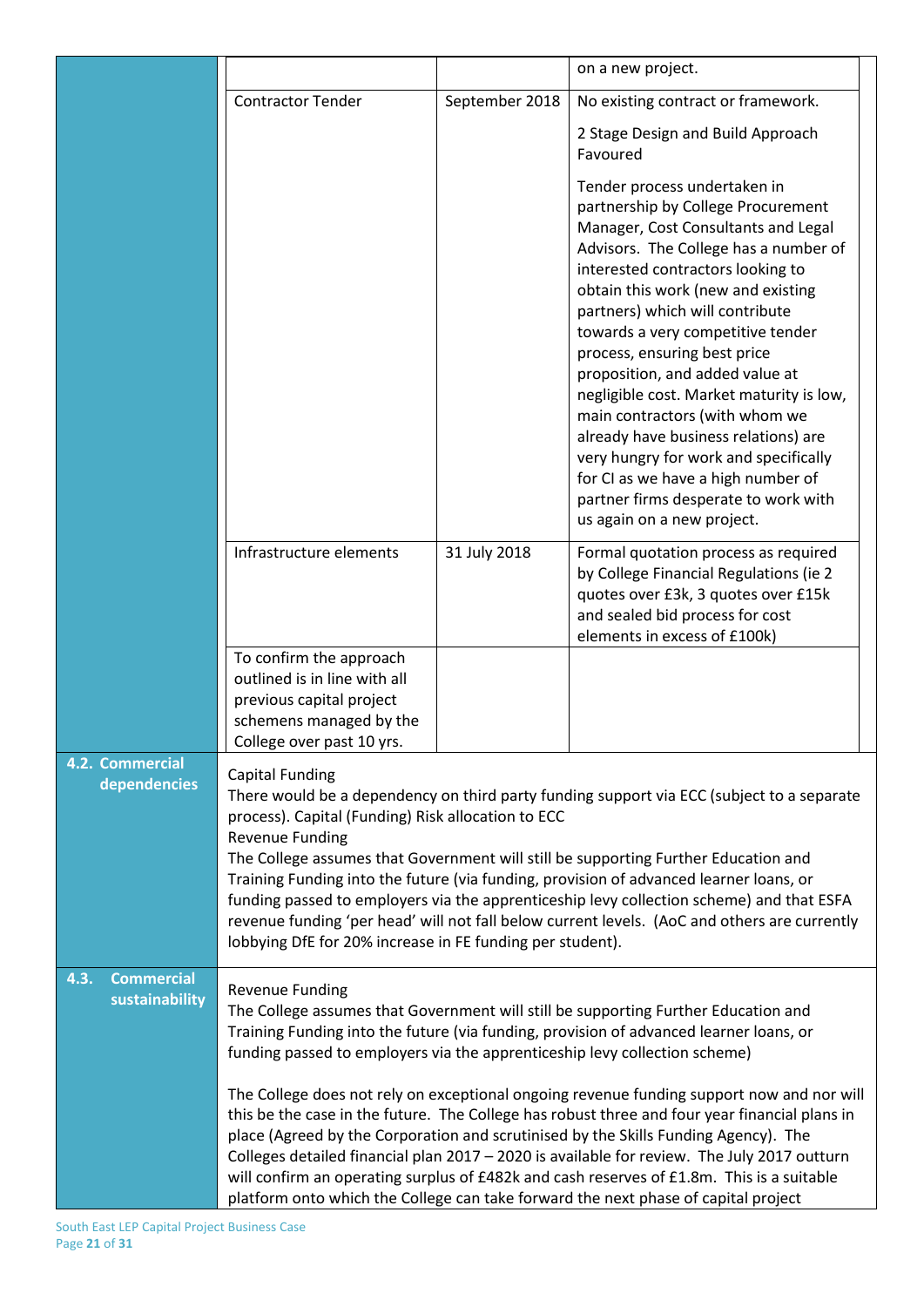|      |                                | development. As part of the recently completed Essex Area Based Review, the College has<br>benchmarked operating costs with other colleges. As a result of this the College has<br>launched a number of cost saving initiatives, including reducing the cost of delivery<br>(lecturing costs) as well as business support operations costs. |
|------|--------------------------------|---------------------------------------------------------------------------------------------------------------------------------------------------------------------------------------------------------------------------------------------------------------------------------------------------------------------------------------------|
| 4.4. | <b>Compatibility</b>           | Does funding this scheme constitute state aid? No                                                                                                                                                                                                                                                                                           |
|      | with State<br><b>Aid rules</b> | Colchester Institute has not received De Minimis Aid nor does it expect to receive De<br>Minimis Aid during the previous 3 financial years (this being the current financial year and<br>the previous two financial years), or over the next 3 financial years.                                                                             |
| 4.5. | <b>Commercial</b>              | Please provide:                                                                                                                                                                                                                                                                                                                             |
|      | viability                      | 1. Evidence to show the risk allocation and transfer between the promoter and contractor<br>and timescales identified in procurement and/or contract management strategy                                                                                                                                                                    |
|      |                                | A two stage design and build project is favoured by the College at this point, however this is                                                                                                                                                                                                                                              |
|      |                                | yet to be confirmed. Under such terms the professional design team would be novated to                                                                                                                                                                                                                                                      |
|      |                                | main contractor. A professional project manager would be appointed to assist the College                                                                                                                                                                                                                                                    |
|      |                                | with scheme delivery and minimise risk.                                                                                                                                                                                                                                                                                                     |
|      |                                | Definition of approach taken to assess commercial viability<br>2.                                                                                                                                                                                                                                                                           |
|      |                                | Upon funding go-ahead the College would work up initial designs and check projected build                                                                                                                                                                                                                                                   |
|      |                                | costs are still aligned to delivery requirements. The College would work in partnership with<br>experienced cost consultants Ingleton Wood LLP on this aspect.                                                                                                                                                                              |
|      |                                | Arrangements for cost overrun<br>3.                                                                                                                                                                                                                                                                                                         |
|      |                                | The College would expect to be held responsible for programme management and will need<br>to fund any cost overrun through reserves or emergency lending.                                                                                                                                                                                   |
|      |                                | Letter from local authority S151 officer.<br>4.                                                                                                                                                                                                                                                                                             |
|      |                                | Not applicable at this time.                                                                                                                                                                                                                                                                                                                |

| 5.   | <b>FINANCIAL CASE</b>                        |                                                                                                                                                                                                                                                                                                                                                                                                                                                                                                                                                                                                               |       |       |       |              |
|------|----------------------------------------------|---------------------------------------------------------------------------------------------------------------------------------------------------------------------------------------------------------------------------------------------------------------------------------------------------------------------------------------------------------------------------------------------------------------------------------------------------------------------------------------------------------------------------------------------------------------------------------------------------------------|-------|-------|-------|--------------|
|      |                                              | To be completed in conjunction with the spreadsheet in Part B                                                                                                                                                                                                                                                                                                                                                                                                                                                                                                                                                 |       |       |       |              |
| 5.1. | <b>Total project cost</b>                    | f5m                                                                                                                                                                                                                                                                                                                                                                                                                                                                                                                                                                                                           |       |       |       |              |
|      | and basis for<br>estimates                   | Outline project estimates discussed with current cost consultants and architects.<br>All aspects considered with estimates arising from latest project build prices with<br>3% (to Q4 2018) anticipated construction inflation indices applied. As designs<br>develop the College will have greater cost certainty and if concerns should<br>emerge the College will seek options to evaluate and mitigate the risk. As stated<br>elsewhere in this proposal the College has confirmed it will seek additional<br>financing where appropriate to do so, in order to see the project through to<br>completion. |       |       |       |              |
| 5.2. | <b>Total SELEP funding</b><br>request        | £2.5m via Capital Grant                                                                                                                                                                                                                                                                                                                                                                                                                                                                                                                                                                                       |       |       |       |              |
| 5.3. | <b>Other sources of</b>                      | Essex County Council £1.25m                                                                                                                                                                                                                                                                                                                                                                                                                                                                                                                                                                                   |       |       |       |              |
|      | funding                                      | Colchester Institute £1.25m                                                                                                                                                                                                                                                                                                                                                                                                                                                                                                                                                                                   |       |       |       |              |
| 5.4. |                                              | Summary financial profile - expand as appropriate                                                                                                                                                                                                                                                                                                                                                                                                                                                                                                                                                             |       |       |       |              |
|      | See section 3.5 for optimism bias            |                                                                                                                                                                                                                                                                                                                                                                                                                                                                                                                                                                                                               |       |       |       |              |
|      |                                              |                                                                                                                                                                                                                                                                                                                                                                                                                                                                                                                                                                                                               |       |       |       |              |
|      | (£m)                                         | 16/17                                                                                                                                                                                                                                                                                                                                                                                                                                                                                                                                                                                                         | 17/18 | 18/19 | 19/20 | <b>Total</b> |
|      | SELEP request                                |                                                                                                                                                                                                                                                                                                                                                                                                                                                                                                                                                                                                               | 0.050 | 0.950 | 1.500 | 2.500        |
|      | South East LED Capital Project Pusiness Case |                                                                                                                                                                                                                                                                                                                                                                                                                                                                                                                                                                                                               |       |       |       |              |

South East LEP Capital Project Business Case Page **22** of **31**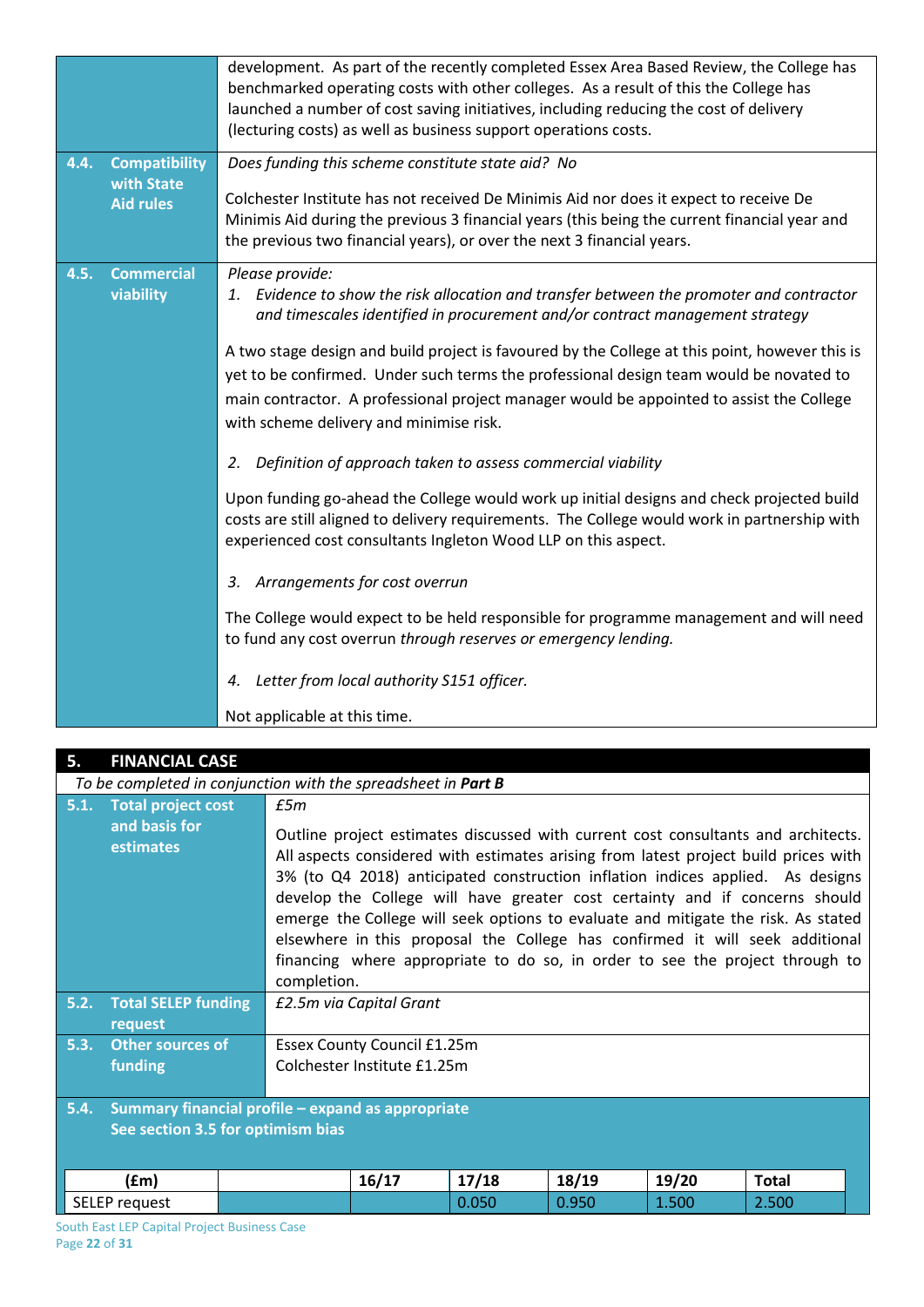| Applicant                       |            |                      |       |                                                                                    | 0.250          | 01.000 | 1.250                     |
|---------------------------------|------------|----------------------|-------|------------------------------------------------------------------------------------|----------------|--------|---------------------------|
| contribution                    |            |                      |       |                                                                                    |                |        |                           |
| Third party & other             | <b>ECC</b> |                      |       |                                                                                    | 0.250          | 01.000 | 1.250                     |
| contributions                   |            |                      |       |                                                                                    |                |        |                           |
| Local contribution              |            |                      |       |                                                                                    |                |        |                           |
| total (leverage)                |            |                      |       |                                                                                    |                |        |                           |
| <b>Total</b>                    |            |                      | 0.000 | 0.050                                                                              | 1.450          | 3.500  | 5.000                     |
|                                 |            |                      |       |                                                                                    |                |        |                           |
| (fm)                            |            | Cost estimate status | 16/17 | 17/18                                                                              | 18/19          | 19/20  | <b>Total</b>              |
| Detailed design                 |            |                      |       | 0.0415                                                                             | 0.308          | 0.010  | 0.360                     |
| Management                      |            |                      |       |                                                                                    | 0.013          | 0.027  | 0.40                      |
| Construction                    |            |                      |       |                                                                                    | 0.688          | 2.432  | 3.120                     |
| Contingency                     |            |                      |       |                                                                                    | 0.100          | 0.130  | 0.230                     |
| Other<br>cost                   |            |                      |       |                                                                                    | 0.100          | 0.317  | 0.417                     |
| elements                        |            |                      |       |                                                                                    |                |        |                           |
| <b>VAT</b>                      |            |                      |       | 0.0085                                                                             | 0.242          | 0.584  | 0.833                     |
| <b>Total</b>                    |            |                      | 0.000 | 0.050                                                                              | 1.450          | 3.500  | 5.000                     |
|                                 |            |                      |       |                                                                                    |                |        |                           |
|                                 |            |                      |       |                                                                                    |                |        |                           |
|                                 |            |                      |       |                                                                                    |                |        |                           |
| To confirm sunk costs = NIL     |            |                      |       |                                                                                    |                |        |                           |
| 5.5.<br><b>Viability: How</b>   |            |                      |       | Please provide evidence of the security of the specified third party contributions |                |        |                           |
| secure are the                  |            |                      |       |                                                                                    |                |        |                           |
| external sources of<br>funding? |            | <b>Type</b>          |       | <b>Source</b>                                                                      | How secure?    |        | will<br>When<br>the       |
|                                 |            |                      |       |                                                                                    |                |        | be<br>money<br>available? |
|                                 |            |                      |       | <b>SELEP LGF</b>                                                                   | Subject to bid |        | Assumed Jan 2018          |
|                                 |            | Public               |       | <b>ECC Capital</b>                                                                 | Subject to bid |        | Assumed Feb 2019          |
|                                 |            |                      |       |                                                                                    |                |        |                           |
|                                 |            | Private              |       |                                                                                    |                |        |                           |
|                                 |            |                      |       |                                                                                    |                |        |                           |

**5.6. Cost overruns** *Please describe how cost overruns will be met by other funding sources given that SELEP contributions will be capped at the offer awarded* 

> The College would expect to be held responsible for programme management and would anticipate carrying the risk of cost over-run from reserves or through additional lending. Therefore the College can guarantee that there will be no further cost exposure to SE LEP as this contribution would be capped. This is the same approach that the College has taken to all previous capital projects within the last ten years and we see no reason why this undertaking would not be acceptable to the assessors of this proposal. To re-iterate, the College is assuming the risks of project programme and project budget.

In terms of cost exposure, initial cost report allows for 3% cost inflation to Q4 2018 but if there was further increases, the College would cover this risk as above. This proposal has been submitted on the basis of current cost price estimates plus projected build cost inflation.

**5.7. Delivery timescales** *What are the main risks associated with the delivery timescales of the project? Please identify how this will impact on the cost of the project*

> Planning permissions – A delay in gaining permission could lead to a delay in commencing works. This could have a detrimental impact on project costs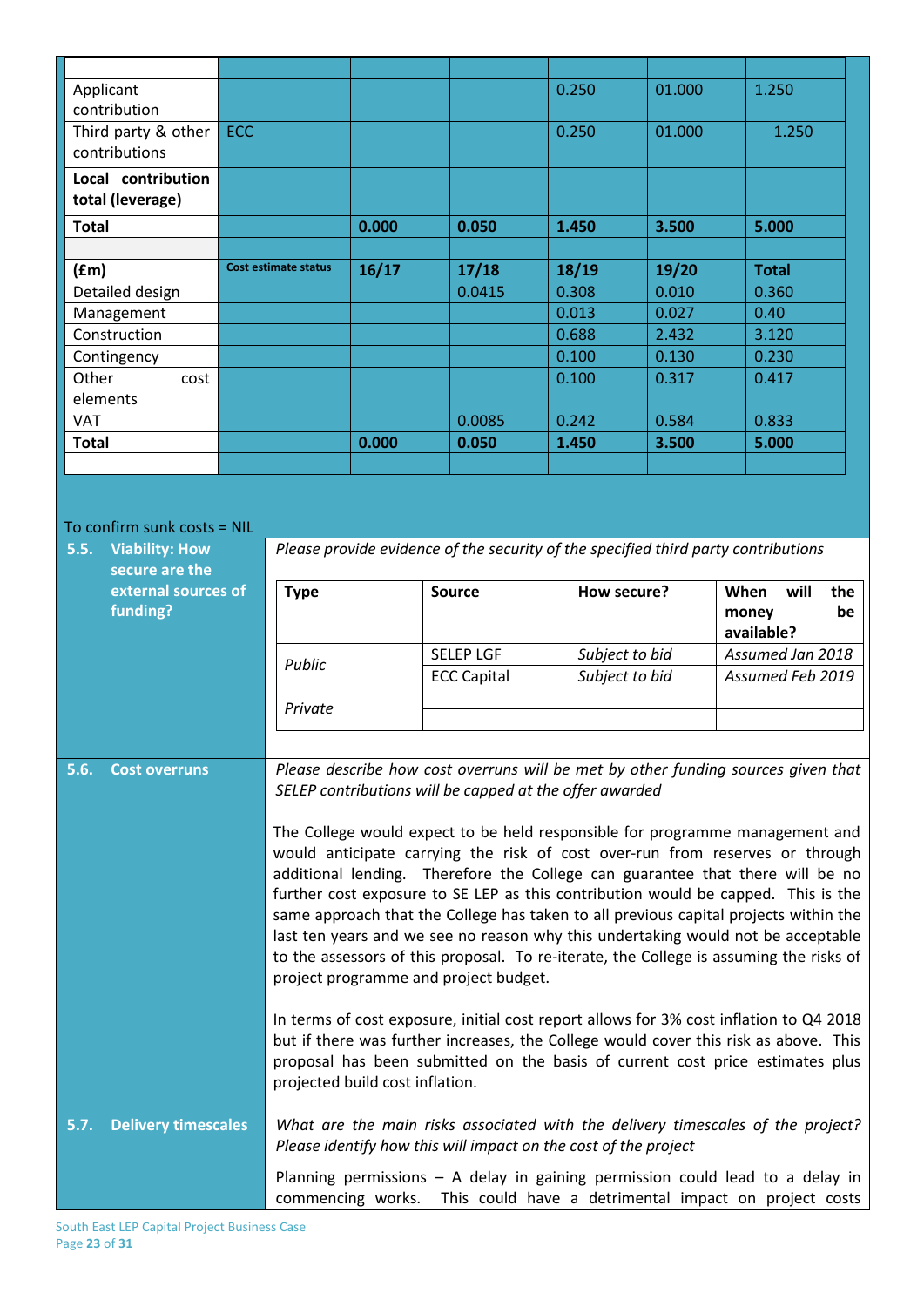|      |                            | (construction inflation).                                                                                                                                                                                                                                             |                                                                   |                                                                                                                                                                                                                                                                                                   |  |
|------|----------------------------|-----------------------------------------------------------------------------------------------------------------------------------------------------------------------------------------------------------------------------------------------------------------------|-------------------------------------------------------------------|---------------------------------------------------------------------------------------------------------------------------------------------------------------------------------------------------------------------------------------------------------------------------------------------------|--|
|      |                            | Programme over-run (delays) - Any delays not caused by contractor could lead to<br>additional costs although a two stage Design and Build approach transfers risk to<br>contractor. Also mitigated by 14 month programme which has two month in-built<br>contingency. |                                                                   |                                                                                                                                                                                                                                                                                                   |  |
| 5.8. | <b>Financial risk</b>      |                                                                                                                                                                                                                                                                       |                                                                   |                                                                                                                                                                                                                                                                                                   |  |
|      | management                 | Funding<br>Source                                                                                                                                                                                                                                                     | Risk                                                              | Mitigation                                                                                                                                                                                                                                                                                        |  |
|      |                            | SE LEP<br>Funding                                                                                                                                                                                                                                                     | Funding not provided                                              | College would commence<br>project to a 'at risk'<br>ceiling approved by the<br>Corporation and not<br>further until Grant Offer<br>Letter Approved by<br>Corporation                                                                                                                              |  |
|      |                            | <b>ECC Funding</b>                                                                                                                                                                                                                                                    | Funding not provided                                              | College would commence<br>project to a 'at risk'<br>ceiling approved by the<br>Corporation and not<br>further until Grant Offer<br>Letter Approved by<br>Corporation                                                                                                                              |  |
|      |                            | College<br>Funding                                                                                                                                                                                                                                                    | Sale of College land -<br>enabling development<br>did not proceed | College would not<br>commence project in full<br>until funding certainty                                                                                                                                                                                                                          |  |
|      |                            | SE LEP / ECC<br>Funding                                                                                                                                                                                                                                               | Delays in receipt of<br>funding                                   | If this is the case, the<br>College will assess the<br>risk in terms of<br>timeframe. The College<br>will use cash reserves to a<br>point approved by the<br>Corporation, however,<br>any extended time delay<br>will result in project hold<br>until other funding<br>sources can be identified. |  |
| 5.9. | <b>Alternative funding</b> |                                                                                                                                                                                                                                                                       |                                                                   |                                                                                                                                                                                                                                                                                                   |  |
|      | mechanisms                 | Not applicable                                                                                                                                                                                                                                                        |                                                                   |                                                                                                                                                                                                                                                                                                   |  |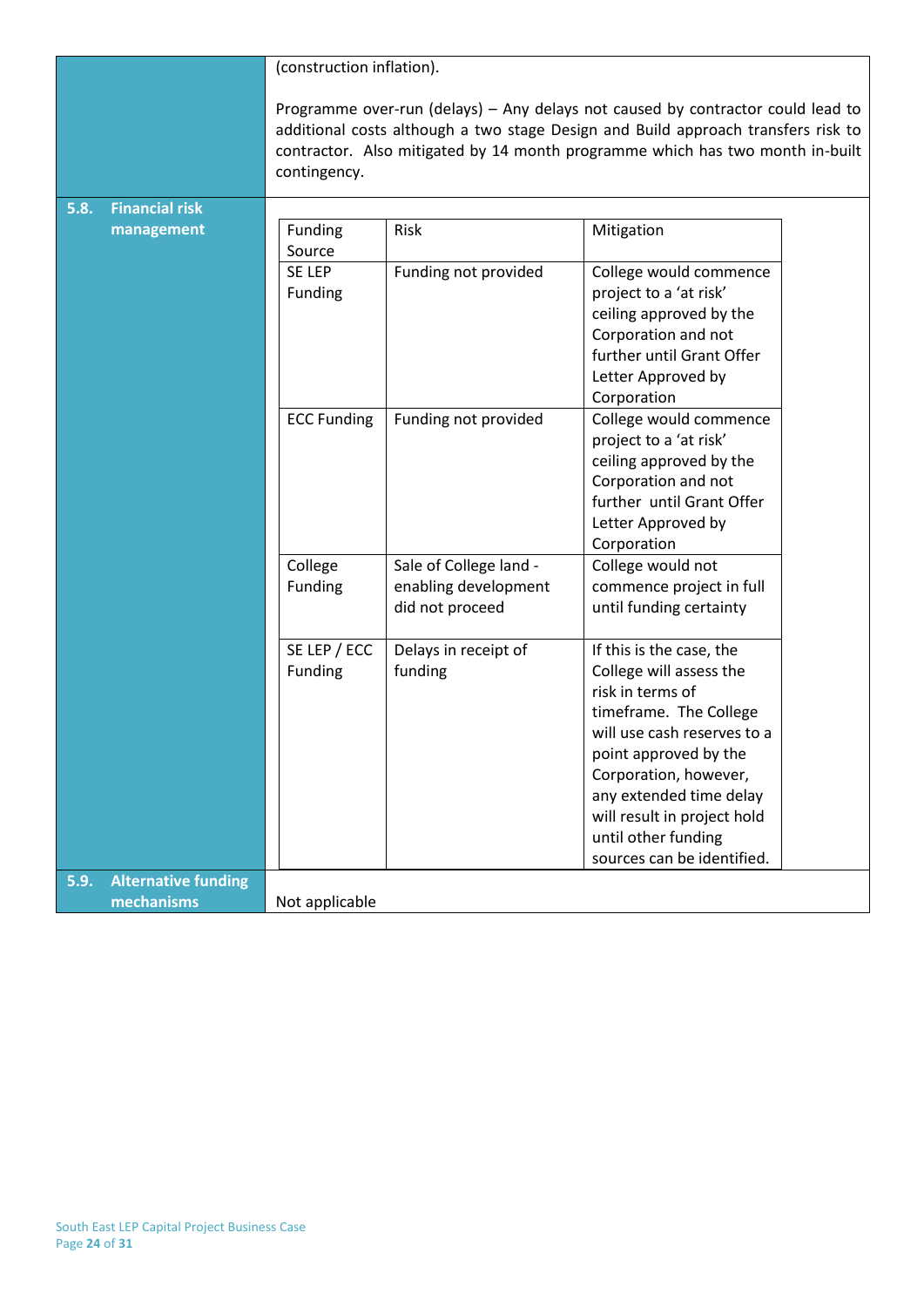| 6.                     |            | <b>DELIVERY/MANAGEMENT CASE</b>                                                                                                                                                                                                     |
|------------------------|------------|-------------------------------------------------------------------------------------------------------------------------------------------------------------------------------------------------------------------------------------|
|                        |            | The management case determines whether the scheme is achievable. It provides evidence of project planning, governance structure, risk management,<br>communications and stakeholder management, benefits realisation and assurance. |
|                        |            |                                                                                                                                                                                                                                     |
| 6.1.<br><b>Project</b> |            | A. Roles and responsibilities                                                                                                                                                                                                       |
|                        | management | 1. Senior Responsible Officer - overall responsibility for the project contract                                                                                                                                                     |
|                        |            | throughout the construction, set-up and operational stages.                                                                                                                                                                         |
|                        |            | 2.                                                                                                                                                                                                                                  |
|                        |            | 3.<br><b>Employer Forums</b> - Feeding in ideas and influencing design development from an                                                                                                                                          |
|                        |            | early stage                                                                                                                                                                                                                         |
|                        |            | 4. Project Manager - see D. below.                                                                                                                                                                                                  |
|                        |            | 5. Steering Group - This will involve:                                                                                                                                                                                              |
|                        |            | • Agreeing training provision aligned to employer forum output                                                                                                                                                                      |
|                        |            | • Agreeing employer involvement                                                                                                                                                                                                     |
|                        |            | Ensuring progress reports are received and considered                                                                                                                                                                               |
|                        |            | Ensuring accountability and timely returns to funders in terms of probity                                                                                                                                                           |
|                        |            | of use of Central Government funding.<br>CI Faculties - delivery of the training programmes, working in partnership with<br>6.                                                                                                      |
|                        |            | employers.                                                                                                                                                                                                                          |
|                        |            | 1. Construction and Engineering Technologies                                                                                                                                                                                        |
|                        |            | 2. Health & Care                                                                                                                                                                                                                    |
|                        |            | 3. Business and Services                                                                                                                                                                                                            |
|                        |            | 7. CI Business Development Team - to work with all associated employers to                                                                                                                                                          |
|                        |            | identify business need and work with the delivery teams to ensure 'best fit'.                                                                                                                                                       |
|                        |            | CI Facilities & Operations Team $-$ working with all contractors in the new<br>8.                                                                                                                                                   |
|                        |            | build construction and refurbishment phases, along with the on-going                                                                                                                                                                |
|                        |            | support during set-up and operational stages of the project.                                                                                                                                                                        |
|                        |            | B. Governance structure for the project - Terms of Reference                                                                                                                                                                        |
|                        |            | The purpose of the Steering Group is to provide both professional management and                                                                                                                                                    |
|                        |            | commercial expertise to the Project Manager and to maintain a strategic overview of the                                                                                                                                             |
|                        |            | impact of the project and related developments. Specifically it will ensure:                                                                                                                                                        |
|                        |            | Aims and targets of the original intentions of the project (on which funding is<br>1.                                                                                                                                               |
|                        |            | provided) are met or exceeded                                                                                                                                                                                                       |
|                        |            | 2. Detailed progress reports are received and considered<br>Full accountability and timely returns to funders in terms of probity of use of<br>3.                                                                                   |
|                        |            | Central Government funding.                                                                                                                                                                                                         |
|                        |            | The Group will initially meet bi-monthly and then quarterly, as deemed appropriate.                                                                                                                                                 |
|                        |            | Guests will be invited to attend/provide input according to relevance of project                                                                                                                                                    |
|                        |            | phase/status.                                                                                                                                                                                                                       |
|                        |            | C. How key decisions have or will be made                                                                                                                                                                                           |
|                        |            | Via the Project Steering Group with the CI Project Manager. External stakeholders will                                                                                                                                              |
|                        |            | be invited to provide input prior to or at the formal meetings.                                                                                                                                                                     |
|                        |            | D. How the scheme will be monitored                                                                                                                                                                                                 |
|                        |            | Detailed progress reports against project targets will be written by the Project                                                                                                                                                    |
|                        |            | Manager bi-monthly and forwarded to each member of the Steering Group                                                                                                                                                               |
|                        |            | ahead of all scheduled meetings.                                                                                                                                                                                                    |
|                        |            | E. Contract management arrangements                                                                                                                                                                                                 |
|                        |            | For the life of the project i.e. until handover to College at 31 July 2019 the contract will                                                                                                                                        |
|                        |            | be managed by an experienced project manager. The Project Manager will be                                                                                                                                                           |
|                        |            | supported by an administrator and work with, and report directly to, the Senior<br>Responsible Officer, Gary Horne.                                                                                                                 |
|                        |            |                                                                                                                                                                                                                                     |
|                        |            |                                                                                                                                                                                                                                     |
|                        |            |                                                                                                                                                                                                                                     |
|                        |            | Organogram following the construction phase:<br>F.                                                                                                                                                                                  |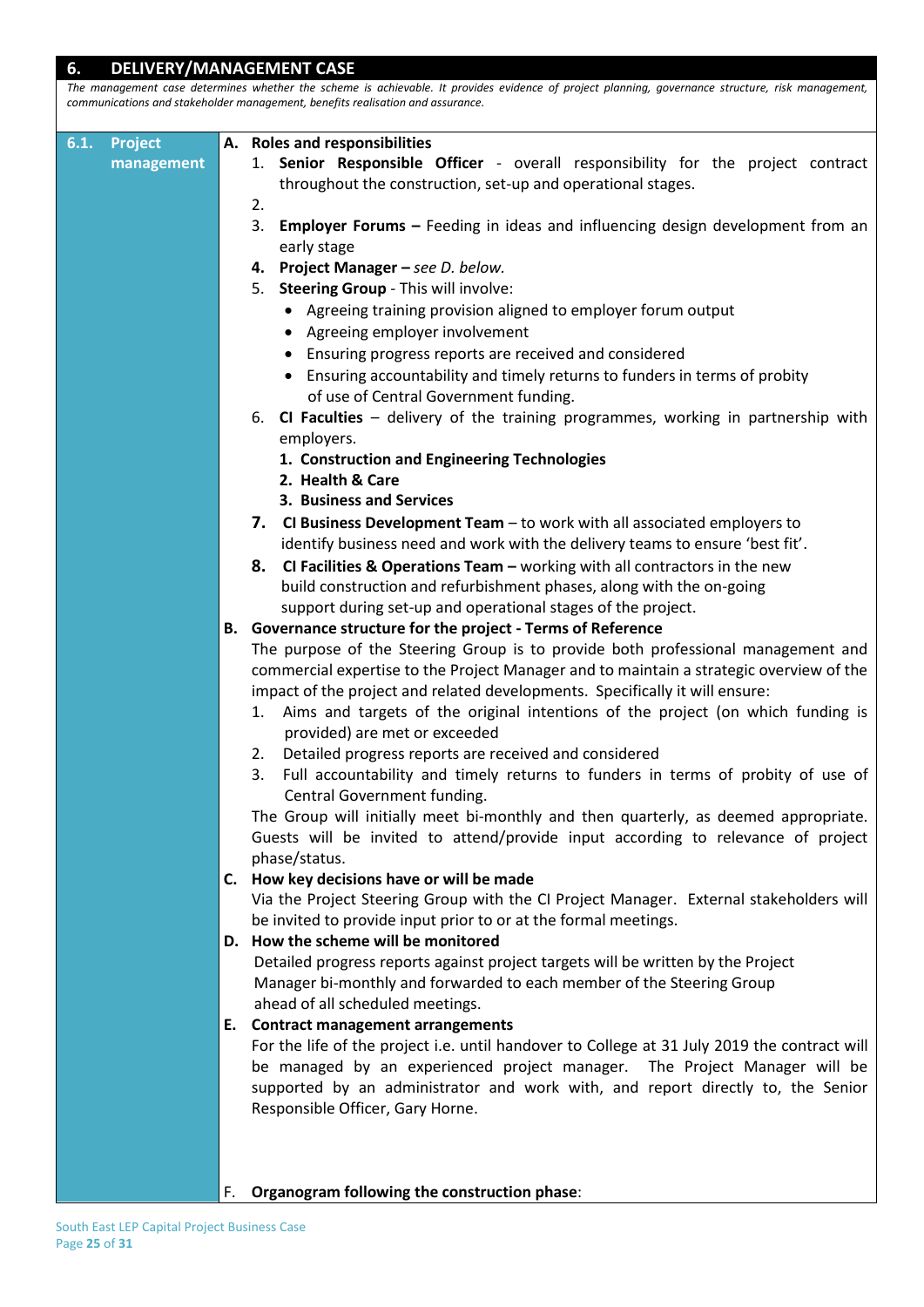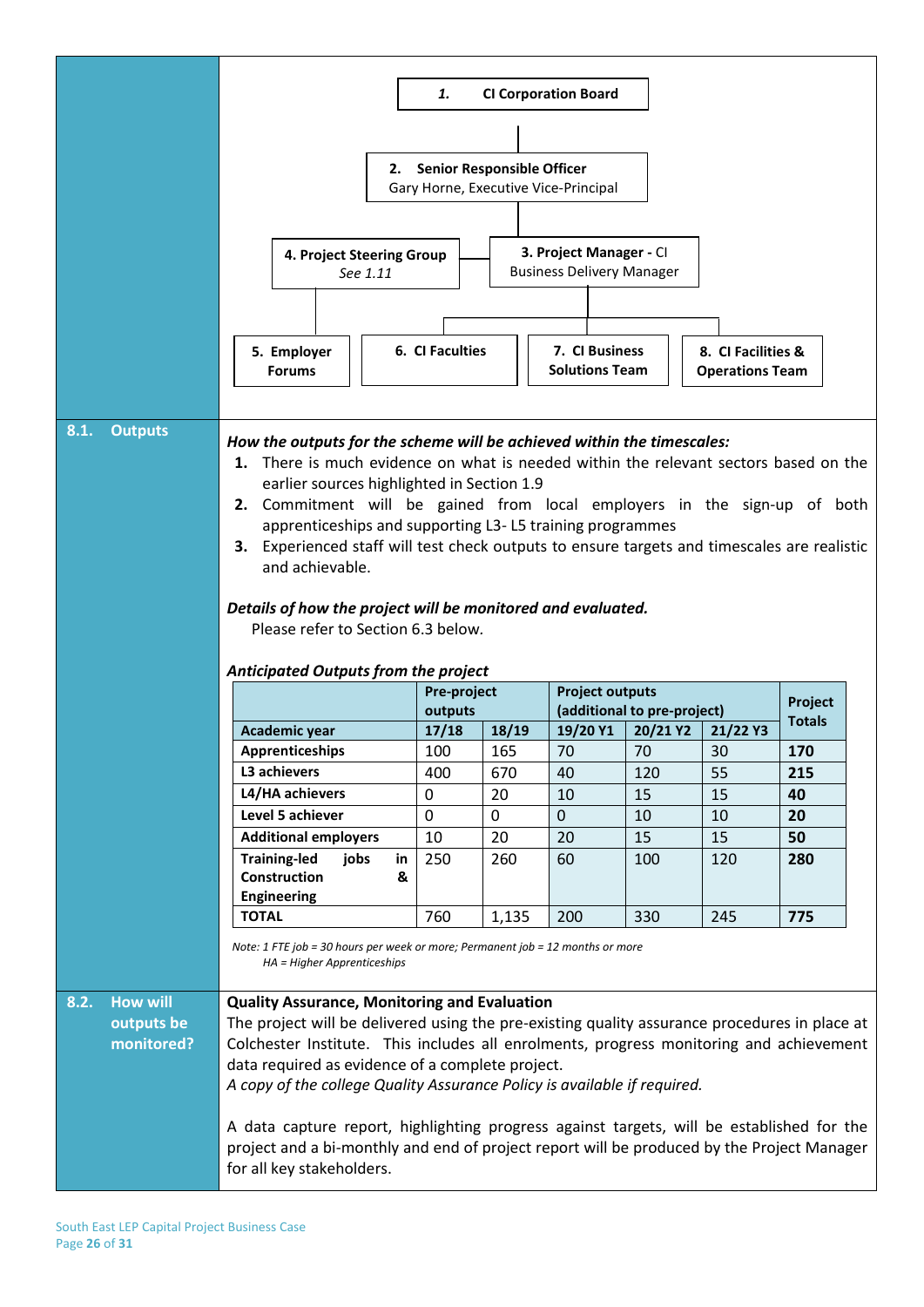| 8.3. | <b>Milestones</b>   | Key milestones and project stages - with Gantt chart attached                                                           |                                                                                                                  |                    |               |                                |  |  |
|------|---------------------|-------------------------------------------------------------------------------------------------------------------------|------------------------------------------------------------------------------------------------------------------|--------------------|---------------|--------------------------------|--|--|
|      |                     | Stakeholder engagement, funding development, employer<br>August - December                                              |                                                                                                                  |                    |               |                                |  |  |
|      |                     | support and input to project                                                                                            | 2017                                                                                                             |                    |               |                                |  |  |
|      |                     | Assumed Funding Approval (on or before)                                                                                 |                                                                                                                  |                    | December 2017 |                                |  |  |
|      |                     |                                                                                                                         |                                                                                                                  |                    | November 2017 |                                |  |  |
|      |                     |                                                                                                                         | Professional team formal tender and appointments<br>Stakeholder representative group formalised - Steering Group |                    |               |                                |  |  |
|      |                     | Detailed Design Go-ahead                                                                                                |                                                                                                                  |                    |               | December 2017<br>December 2017 |  |  |
|      |                     |                                                                                                                         |                                                                                                                  |                    |               | <b>June 2018</b>               |  |  |
|      |                     | <b>Planning Application Submission</b><br><b>Contractor Tender</b>                                                      |                                                                                                                  |                    |               |                                |  |  |
|      |                     |                                                                                                                         |                                                                                                                  |                    |               | August 2018                    |  |  |
|      |                     | Anticipated Planning determination                                                                                      |                                                                                                                  |                    |               | September 2018                 |  |  |
|      |                     | <b>Contract Award</b>                                                                                                   |                                                                                                                  |                    |               | October 2018                   |  |  |
|      |                     | <b>Construction Start</b>                                                                                               |                                                                                                                  |                    |               | January 2019                   |  |  |
|      |                     | Handover to College / Occupation                                                                                        |                                                                                                                  |                    |               | December 2019                  |  |  |
|      |                     | <b>Teaching Commencement</b>                                                                                            |                                                                                                                  |                    |               | January2020                    |  |  |
| 8.4. | <b>Stakeholder</b>  |                                                                                                                         | <b>Communication and Stakeholder Management Strategy.</b>                                                        |                    |               |                                |  |  |
|      | management          |                                                                                                                         |                                                                                                                  | <b>Involvement</b> |               | <b>Attitude</b>                |  |  |
|      | & governance        | <b>Stakeholder</b>                                                                                                      | <b>Communications method</b>                                                                                     | with               | the           | towards                        |  |  |
|      |                     | group                                                                                                                   |                                                                                                                  | project            |               | the project                    |  |  |
|      |                     | of<br>CI<br><b>Board</b>                                                                                                | <b>Status</b><br>including<br>report<br>$\overline{\phantom{m}}$                                                 | Accountable        |               | Champions                      |  |  |
|      |                     | Governors                                                                                                               | financial summary                                                                                                | Support            |               |                                |  |  |
|      |                     |                                                                                                                         | e-Newsletter                                                                                                     | Consulted          |               |                                |  |  |
|      |                     |                                                                                                                         |                                                                                                                  | Respond            |               |                                |  |  |
|      |                     | <b>Steering Group</b>                                                                                                   | Status report - - including                                                                                      | Accountable        |               | Champions                      |  |  |
|      |                     |                                                                                                                         | financial summary<br>Support                                                                                     |                    |               | Potential                      |  |  |
|      |                     |                                                                                                                         | e-Newsletter<br>Consulted                                                                                        |                    |               | objections                     |  |  |
|      |                     |                                                                                                                         |                                                                                                                  | Respond            |               |                                |  |  |
|      |                     | CI employees                                                                                                            | Updates on the monthly staff e-                                                                                  | Informed           |               | Champions                      |  |  |
|      |                     |                                                                                                                         | bulletin                                                                                                         | Consulted          |               |                                |  |  |
|      |                     | <b>Key Employers</b>                                                                                                    | e-Newsletter - including course                                                                                  | Consulted          |               | Mixed                          |  |  |
|      |                     |                                                                                                                         | feedback<br>listings<br>&                                                                                        | Support            |               | depending                      |  |  |
|      |                     |                                                                                                                         | questionnaire                                                                                                    | Informed           |               | on need &                      |  |  |
|      |                     |                                                                                                                         | launch<br>Invitation<br>&<br>to                                                                                  |                    |               | history with                   |  |  |
|      |                     |                                                                                                                         | subsequent<br>&<br>open events                                                                                   |                    |               | the College                    |  |  |
|      |                     |                                                                                                                         | workshops                                                                                                        |                    |               | at Braintree                   |  |  |
|      |                     | Schools                                                                                                                 | Invitation to launch event &                                                                                     | Informed           |               | Neutral -                      |  |  |
|      |                     |                                                                                                                         | free taster days                                                                                                 | Consulted          |               | Supporter                      |  |  |
|      |                     | Community                                                                                                               | Invitation to launch event                                                                                       | Response           |               | Champions                      |  |  |
|      |                     | Service providers                                                                                                       | e-Newsletter - including course                                                                                  | Consulted          |               | depending                      |  |  |
|      |                     |                                                                                                                         | listings                                                                                                         | Support            |               | on                             |  |  |
|      |                     |                                                                                                                         |                                                                                                                  | Informed           |               | competition                    |  |  |
|      |                     | Wider                                                                                                                   | Editorial in local newspapers                                                                                    | Informed           |               | Mixed                          |  |  |
|      |                     | community                                                                                                               | and (hopefully) coverage on the                                                                                  | Support            |               | depending                      |  |  |
|      |                     | including<br>local                                                                                                      | local BBC news.                                                                                                  |                    |               | on need                        |  |  |
|      |                     | residents<br>&                                                                                                          |                                                                                                                  |                    |               |                                |  |  |
|      |                     | other<br>service                                                                                                        |                                                                                                                  |                    |               |                                |  |  |
|      |                     | providers                                                                                                               |                                                                                                                  |                    |               |                                |  |  |
| 8.5. | <b>Organisation</b> |                                                                                                                         | The College has undertaken a number of successful capital projects over the past six years                       |                    |               |                                |  |  |
|      | track record        | including:                                                                                                              |                                                                                                                  |                    |               |                                |  |  |
|      |                     | $\bullet$                                                                                                               | 2016 South Wing Building, Colchester (£9.5m)                                                                     |                    |               |                                |  |  |
|      |                     | $\bullet$                                                                                                               | 2017 STEM Innovation Centre, Braintree (£5.6m) SE LEP project                                                    |                    |               |                                |  |  |
|      |                     |                                                                                                                         |                                                                                                                  |                    |               |                                |  |  |
|      |                     | The College understands how to manage large scale projects and will take forth the<br>experience gained from the above. |                                                                                                                  |                    |               |                                |  |  |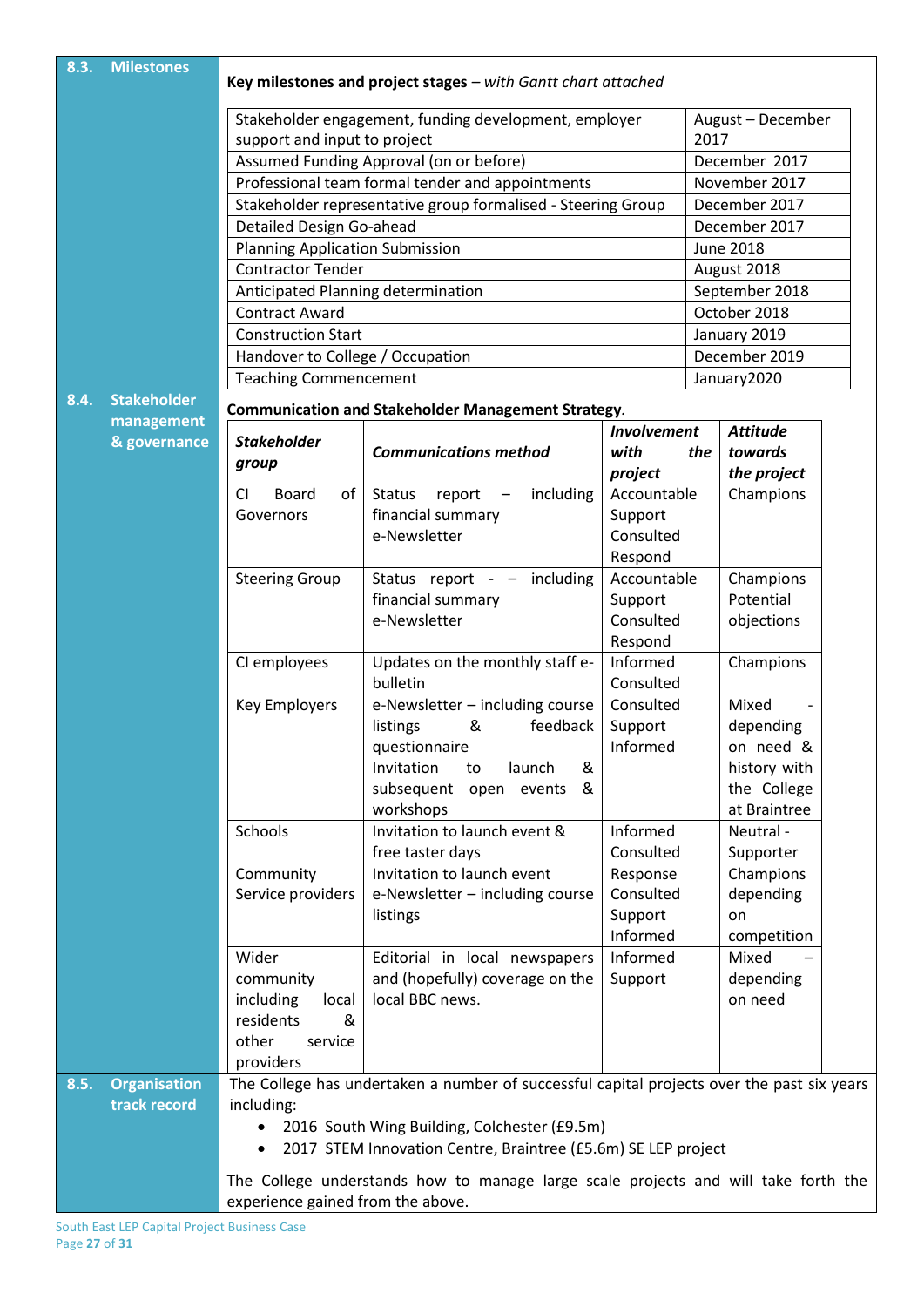| 8.6. | <b>Assurance</b>                                        | Financial performance over 3 years:<br>2013-14 Turnover £42.3m Operating Surplus £1,160k<br>2014-15 Turnover £41.9m<br>2015-16 Turnover £39.2m<br>2016-17 Forecast £39.0m<br>of annual reports<br>Copies<br>http://www.colchester.ac.uk/governance/ | <b>Operating Surplus £227k</b><br><b>Operating Deficit £801k</b><br><b>Operating Surplus £485k</b><br>and accounts<br>available<br>are                                                                                                                                                                                                                                                                                                                                                                                                                                                                                                                                                                                                                                                                                                                                                                                                        | College<br>website<br>of                                                                                                                                                         |
|------|---------------------------------------------------------|-----------------------------------------------------------------------------------------------------------------------------------------------------------------------------------------------------------------------------------------------------|-----------------------------------------------------------------------------------------------------------------------------------------------------------------------------------------------------------------------------------------------------------------------------------------------------------------------------------------------------------------------------------------------------------------------------------------------------------------------------------------------------------------------------------------------------------------------------------------------------------------------------------------------------------------------------------------------------------------------------------------------------------------------------------------------------------------------------------------------------------------------------------------------------------------------------------------------|----------------------------------------------------------------------------------------------------------------------------------------------------------------------------------|
| 8.7. | <b>Equalities</b><br><b>Impact</b><br><b>Assessment</b> | users/delegates in terms of:<br>٠<br>positively attracting minority groups into the sectors.                                                                                                                                                        | The College Equality & Diversity policy is imbedded within all areas of college life, from<br>marketing/promotional material through to every lesson plan - being ever mindful of<br>minority groups within specific subject specialisms/faculties e.g. aiming to attract women<br>into engineering and men onto health and social care courses.<br>This project will consult with its Steering Group partners on understanding bias and<br>influencing factors within the specific sectors; building on best practice, and consequently<br>be proactive in carrying out equality impact assessments between groups of service<br>referral source i.e. promotional material, referral organisation etc.<br>student achievement rates by demographic groups<br>delegate/student feedback forms - at both the registration & post training stages<br>The outcome of this assessment will assist the project in addressing any short-comings and |                                                                                                                                                                                  |
| 8.8. | <b>Monitoring</b><br>and<br>evaluation                  | <b>Data sources</b><br>College enrolment<br>database ProMonitor<br>Sample base of 20 local<br>employers                                                                                                                                             | <b>Information</b><br>Enrolment numbers at July 2021<br>and July 2022 will prove VfM /<br>Payback positioning<br>Base data from July 2017- pre-<br>project compared with assessment<br>of the following at July 2021 and<br>July 2022 (Y2 & Y3 of project) on:<br>o recruitment activity in terms of<br>candidate profile & outcome<br>$\circ$ employer satisfaction levels<br>$\circ$ vacancy type & quantity                                                                                                                                                                                                                                                                                                                                                                                                                                                                                                                                | <b>Analysis</b><br>Impact analysis: At<br>the end of Y2 (July<br>2021) & Y3 (July<br>2022) comparative<br>analysis will be<br>carried out,<br>highlighting<br>successes, VfM and |
|      |                                                         | Independent reporting<br>ECC and DWP data sources                                                                                                                                                                                                   | Student destination data as at July<br>2021 and July 2022.<br>Braintree ward unemployment<br>levels and NEET statistics<br>referenced at July 2017 against July<br>2021 and July 2022                                                                                                                                                                                                                                                                                                                                                                                                                                                                                                                                                                                                                                                                                                                                                         | areas of further<br>demand to drive<br>curriculum decisions.                                                                                                                     |
|      |                                                         | National Apprenticeship<br>Service; Sector Skills<br>Councils; ECC Employment<br>and Skills records,<br>employer forum feedback                                                                                                                     | Changes to relevant qualifications,<br>new apprenticeship standards,<br>information requirements from<br>employers Comparison of suite of<br>qualifications on offer / being<br>delivered from July 2017 to July<br>2022                                                                                                                                                                                                                                                                                                                                                                                                                                                                                                                                                                                                                                                                                                                      | Keeping up to date<br>on 'supply and<br>demand' - and<br>influencing 'supply'<br>by feeding back the<br>demand data to                                                           |
|      |                                                         | Feedback questionnaire on<br>training needs of specific<br>sector organisations across<br>Essex                                                                                                                                                     | Training needs - by subject<br>specialism; accreditation vs.<br>bespoke; length - bite-size 1 hour<br>courses through to full-time<br>Measure number of key skills<br>requirements (as identified by ESD                                                                                                                                                                                                                                                                                                                                                                                                                                                                                                                                                                                                                                                                                                                                      | curriculum delivery<br>officers. Responding<br>to employer demand<br>as required by<br>stakeholders                                                                              |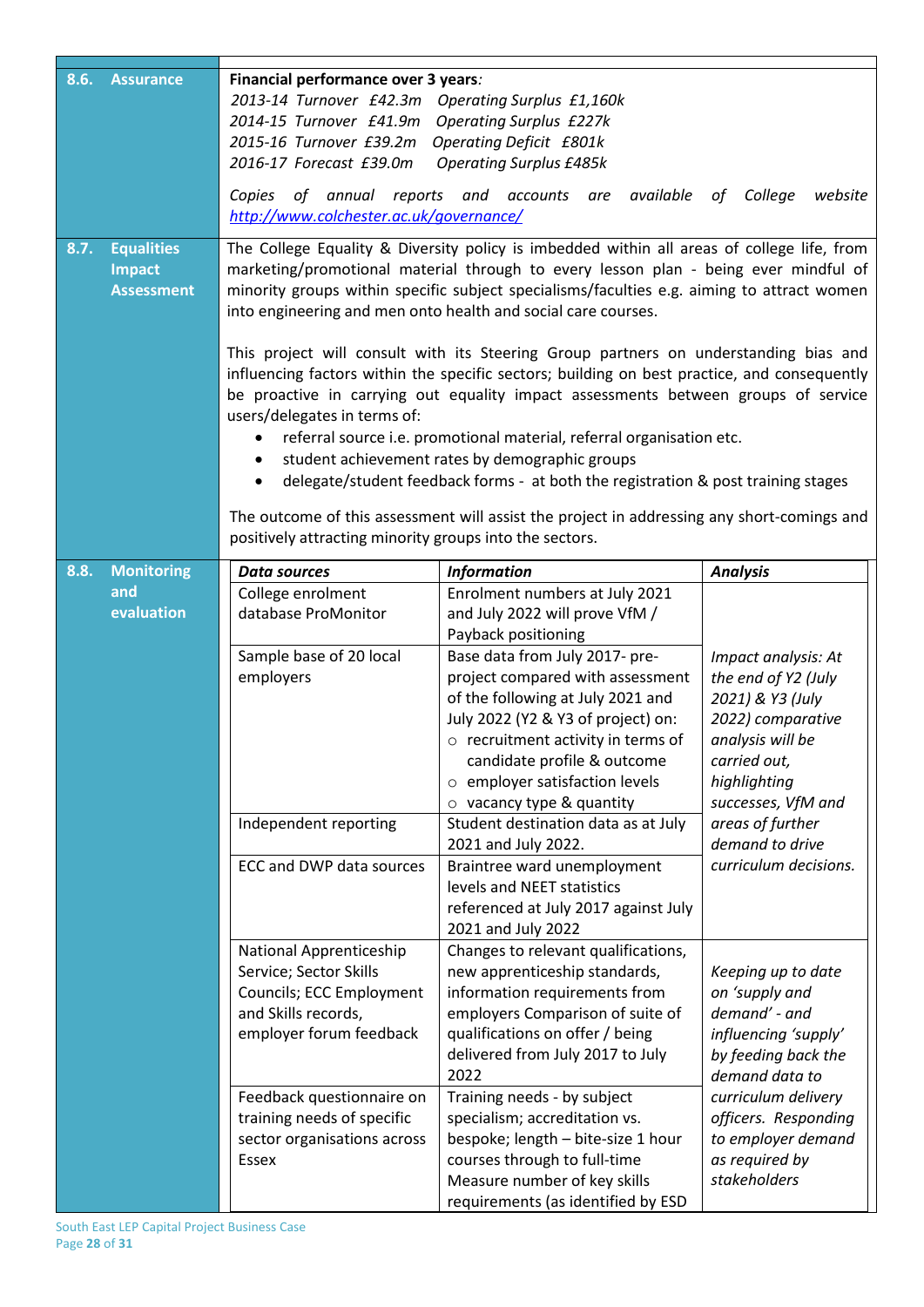|                     |                                                                                                                                                                 | Evidence base) being met July 2022                     |                     |  |  |
|---------------------|-----------------------------------------------------------------------------------------------------------------------------------------------------------------|--------------------------------------------------------|---------------------|--|--|
|                     |                                                                                                                                                                 | v July 2021                                            |                     |  |  |
|                     | College CRM                                                                                                                                                     | Track key stages of employer                           |                     |  |  |
|                     |                                                                                                                                                                 | journey - from enquiry to booking                      |                     |  |  |
|                     |                                                                                                                                                                 | comparing pre-post project                             |                     |  |  |
|                     |                                                                                                                                                                 |                                                        | Measure college     |  |  |
|                     |                                                                                                                                                                 | Identify employer engagement                           | <b>Business</b>     |  |  |
|                     |                                                                                                                                                                 | levels post v pre-project delivery,                    | Development Team    |  |  |
|                     |                                                                                                                                                                 | to verify targets listed at 2.4 have<br>been achieved. | <b>KPI</b> outcomes |  |  |
|                     | Employer feedback forms                                                                                                                                         | Customer service levels received                       |                     |  |  |
|                     |                                                                                                                                                                 | July 2017 compared to July 2022                        |                     |  |  |
|                     | See also the investment                                                                                                                                         |                                                        |                     |  |  |
|                     | appraisal within                                                                                                                                                |                                                        |                     |  |  |
|                     | appendices                                                                                                                                                      |                                                        |                     |  |  |
|                     | The Corporation Board will nominate a subgroup to take forward an evaluation of the<br>scheme in order to carry forward any lessons learned to future projects. |                                                        |                     |  |  |
| 8.9.<br><b>Post</b> | Once the facility has been constructed and is fully operational a number of general FE                                                                          |                                                        |                     |  |  |
| completion          | College revenue streams will be adopted to ensure long term commercial sustainability                                                                           |                                                        |                     |  |  |
|                     | beyond 2021 - under the continued ownership and management of Colchester Institute.                                                                             |                                                        |                     |  |  |
|                     | If agreed by members of the project's Steering Group, it will remain in a guidance/advisory                                                                     |                                                        |                     |  |  |
|                     | role, ensuring the provision continues to meet the sectors' changing and growing needs.                                                                         |                                                        |                     |  |  |
|                     |                                                                                                                                                                 |                                                        |                     |  |  |
|                     | A project evaluation will be carried out and fully reported on - to encompass all lessons                                                                       |                                                        |                     |  |  |
|                     | learned; project plan adjustments, and outcomes. This report will provide a template for                                                                        |                                                        |                     |  |  |
|                     | other colleges that wish to follow this model.                                                                                                                  |                                                        |                     |  |  |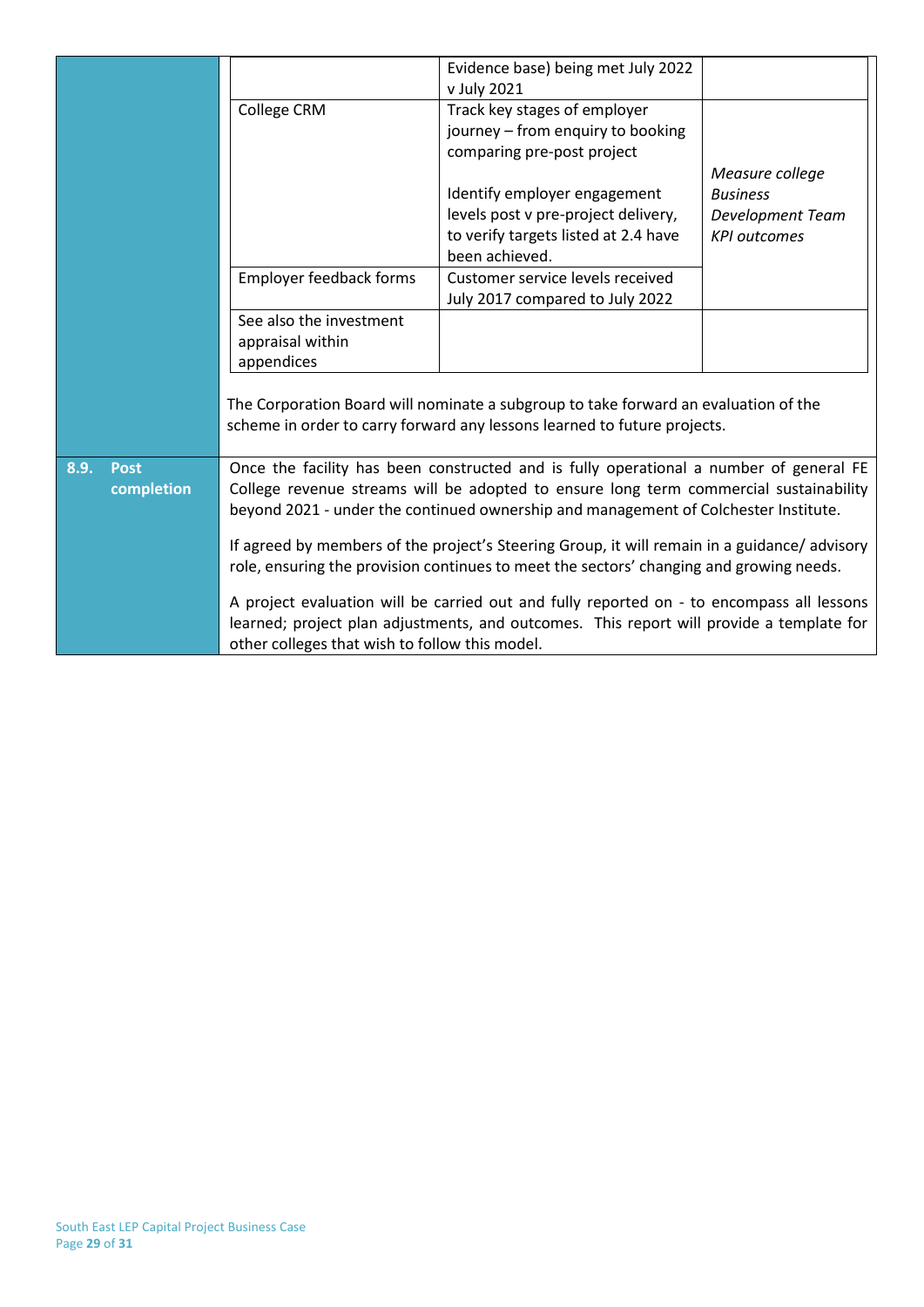# **9. RISK ANALYSIS**

## **Likelihood and impact scores:**

5: Very high; 4: High; 3: Medium; 2: Low; 1: Very low

| 5: Very nigh; 4: High; 3: Medium; 2: Low; 1: Very low |              |             |                                                 |
|-------------------------------------------------------|--------------|-------------|-------------------------------------------------|
| <b>Risk</b>                                           | Likelihood*  | Impact*     | <b>Mitigation</b>                               |
| SELEP funding not received                            | Low          | <b>HIGH</b> | N/A Project does not proceed                    |
| Under assessment of construction                      | 3: Medium    | 4: High     | On-going reference back to forecast             |
| costs /increasing prices                              | $-4$ : High  |             | construction costs. (3% construction cost       |
|                                                       |              |             | inflation to Q4 2018) Experienced cost          |
|                                                       |              |             | consultants (Ingleton Wood) with considerable   |
|                                                       |              |             | FE experience /very well known to client.       |
|                                                       |              |             | Prompt start on procurement work to secure      |
|                                                       |              |             | competitive fixed priced tender. Cost plan      |
|                                                       |              |             | drawn up with forward indices.                  |
| Lost professional fees in working up                  | $2:$ Low $-$ | 4: High     | Develop funding bid as far as possible in       |
| detailed design 'at risk' of funding to               | 3: Medium    |             | accordance with the guidelines to minimise      |
| achieve programme and delay                           |              |             | risk.                                           |
| readiness                                             |              |             |                                                 |
|                                                       |              |             |                                                 |
| Non achievement of relevant planning                  | $2: Low -$   | 4: High     | Initial discussions with BDC officers over      |
| permissions (BDC)                                     | 3: Medium    |             | masterplan have been positive. Early direct     |
|                                                       |              |             | and on-going consultation with neighbours and   |
|                                                       |              |             | BDC planning department.                        |
| Identification of College match                       | $2: Low -$   | 4: High     | Pre-planning application set to be laid before  |
| funding element (enabling project)                    | 3: Medium    |             | BDC in July 2016.                               |
|                                                       |              |             |                                                 |
| Non achievement of BREEAM Very                        | 2: Low       | 3:          | BREEAM consultant to be engaged from            |
| Good                                                  |              | Medium      | outset. Ideas in place to achieve additional    |
|                                                       |              |             | 'contingency' points.                           |
| Building control issues preventing                    | 2: Low       | 3:          | Work closely with architects, building control, |
| development taking place                              |              | Medium      | and project management to ensure all            |
|                                                       |              |             | requirements are met.                           |